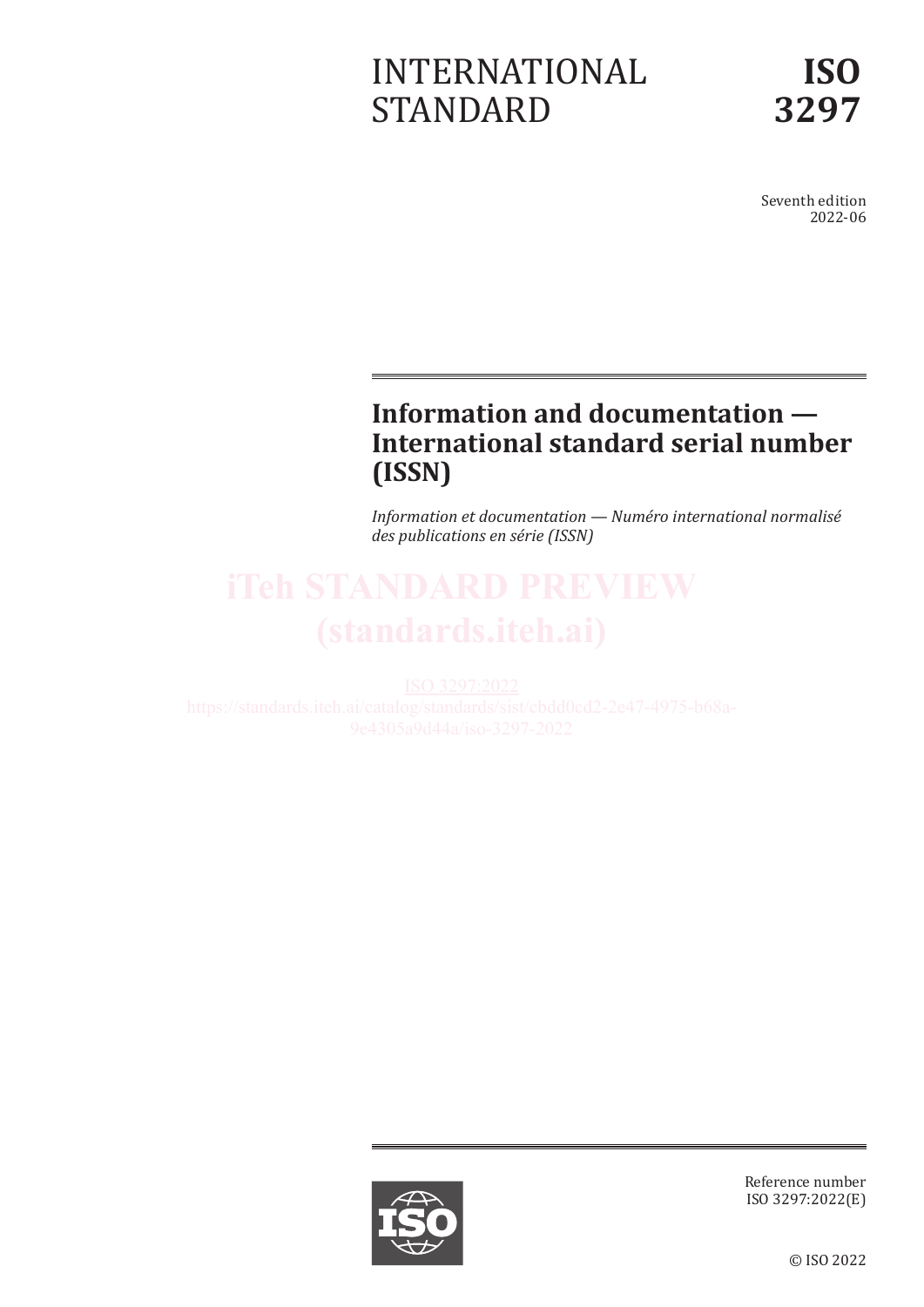# Teh STANDARD PREVIEW<br>
(standards.iteh.aicatalog/standards/sizetchdd0ed2-2e47-4975-b68a-<br>
(standards.iteh.aicatalog/standards/sizetchdd0ed2-2e47-4975-b68a-<br>
94305a9d44a/iso-297-2022<br> **HT PROTECTED DOCUMENT**<br>
HT PROTECTED DO



### **COPYRIGHT PROTECTED DOCUMENT**

### © ISO 2022

All rights reserved. Unless otherwise specified, or required in the context of its implementation, no part of this publication may be reproduced or utilized otherwise in any form or by any means, electronic or mechanical, including photocopying, or posting on the internet or an intranet, without prior written permission. Permission can be requested from either ISO at the address below or ISO's member body in the country of the requester.

ISO copyright office CP 401 • Ch. de Blandonnet 8 CH-1214 Vernier, Geneva Phone: +41 22 749 01 11 Email: copyright@iso.org Website: [www.iso.org](https://www.iso.org)

Published in Switzerland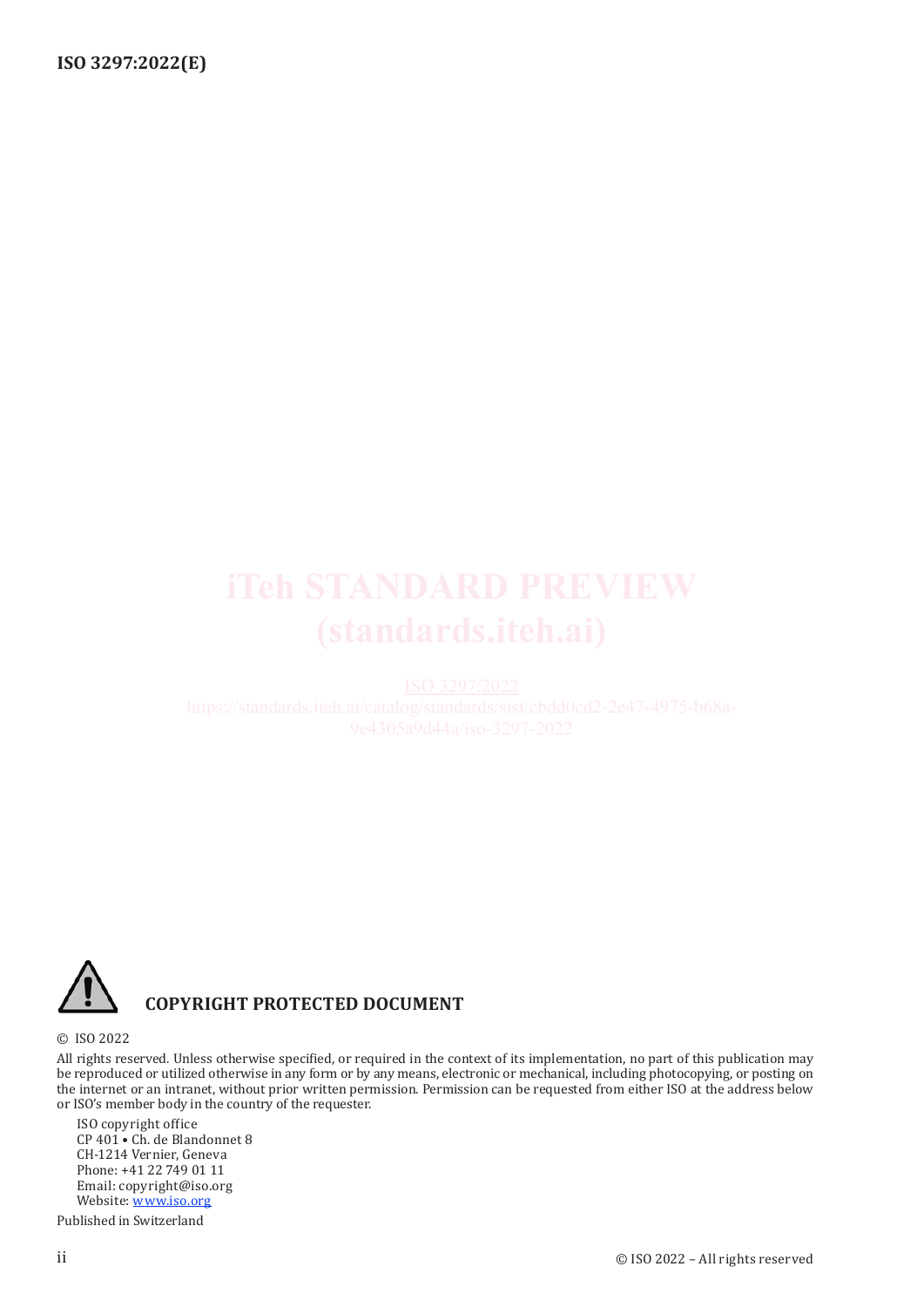Page

# **Contents**

| 1              |                                                                                                                                                                                                                                     |  |  |  |  |  |  |
|----------------|-------------------------------------------------------------------------------------------------------------------------------------------------------------------------------------------------------------------------------------|--|--|--|--|--|--|
| $\overline{2}$ | Normative references <b>contracts</b> and the set of the set of the set of the set of the set of the set of the set of the set of the set of the set of the set of the set of the set of the set of the set of the set of the set o |  |  |  |  |  |  |
| 3              | 3.1<br>3.2<br>3.3<br>3.4                                                                                                                                                                                                            |  |  |  |  |  |  |
| 4              |                                                                                                                                                                                                                                     |  |  |  |  |  |  |
| 5              | Assignment of ISSN — Principles <b>Examples</b> 2004 1995 2014 1997 6                                                                                                                                                               |  |  |  |  |  |  |
| 6              | Establishment of the key title and the abbreviated key title <b>Establishment</b> of the key title <b>6</b>                                                                                                                         |  |  |  |  |  |  |
| 7              |                                                                                                                                                                                                                                     |  |  |  |  |  |  |
| 8              | Display of ISSN <sup>[17]</sup> and cluster ISSN <b>Exam and Example 2018</b> 7                                                                                                                                                     |  |  |  |  |  |  |
| 9              |                                                                                                                                                                                                                                     |  |  |  |  |  |  |
| 10             |                                                                                                                                                                                                                                     |  |  |  |  |  |  |
| 11             | Administration of the ISSN network 11 and 200 ministration of the ISSN network                                                                                                                                                      |  |  |  |  |  |  |
|                |                                                                                                                                                                                                                                     |  |  |  |  |  |  |
|                | US.IUCH.AH<br>Annex B (normative) Linking ISSN (ISSN-L) <b>Manual Community Contract Community</b> 13                                                                                                                               |  |  |  |  |  |  |
|                | Annex C (normative) ISSN Metadata profile                                                                                                                                                                                           |  |  |  |  |  |  |
|                | Annex D (normative) Administration of the ISSN network dood2-2e47-4975-b68a-                                                                                                                                                        |  |  |  |  |  |  |
|                | Annex E (informative) Interoperability of ISSN 80-3297-2022                                                                                                                                                                         |  |  |  |  |  |  |
|                | Bibliography 25                                                                                                                                                                                                                     |  |  |  |  |  |  |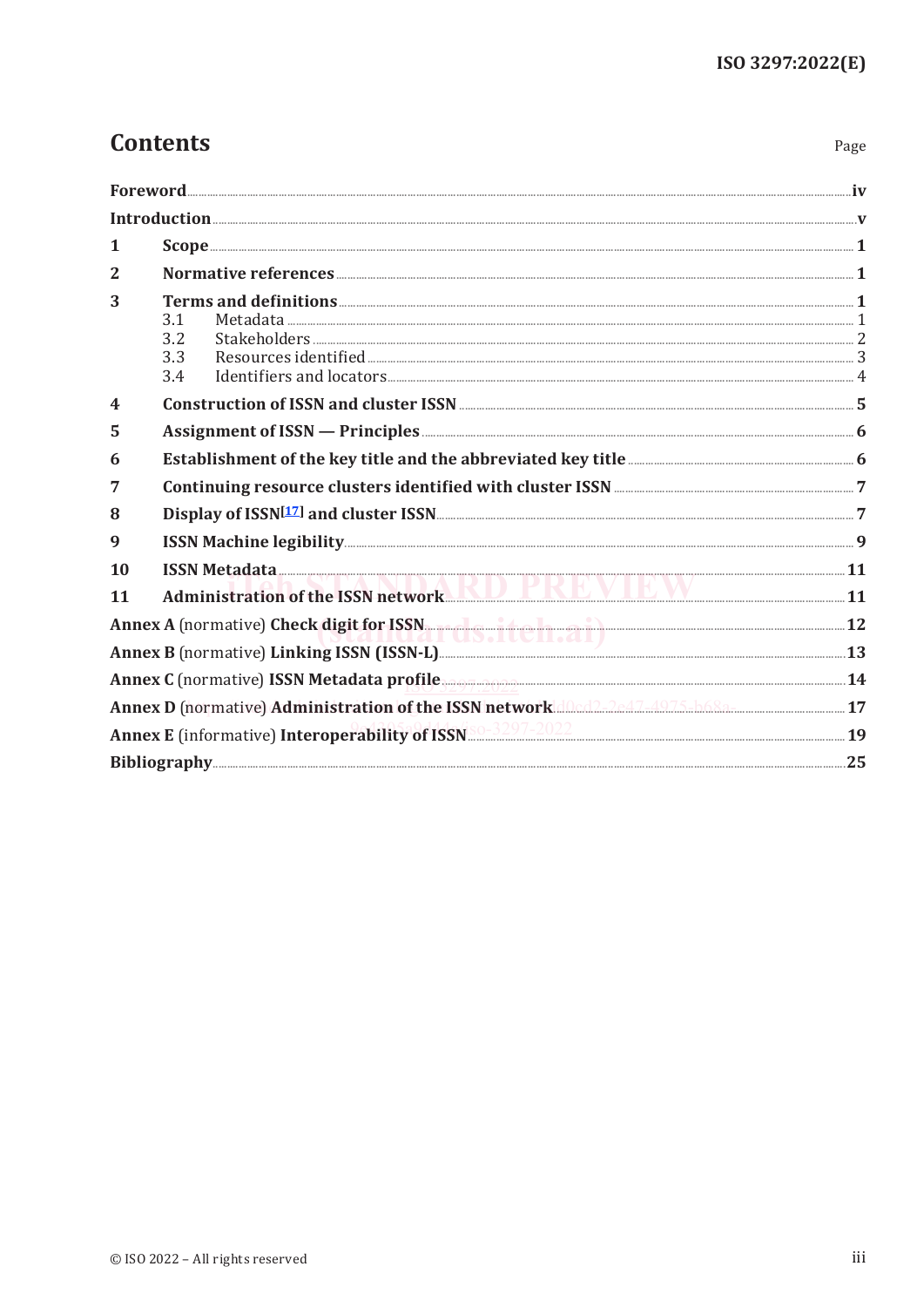# **Foreword**

ISO (the International Organization for Standardization) is a worldwide federation of national standards bodies (ISO member bodies). The work of preparing International Standards is normally carried out through ISO technical committees. Each member body interested in a subject for which a technical committee has been established has the right to be represented on that committee. International organizations, governmental and non-governmental, in liaison with ISO, also take part in the work. ISO collaborates closely with the International Electrotechnical Commission (IEC) on all matters of electrotechnical standardization.

The procedures used to develop this document and those intended for its further maintenance are described in the ISO/IEC Directives, Part 1. In particular, the different approval criteria needed for the different types of ISO documents should be noted. This document was drafted in accordance with the editorial rules of the ISO/IEC Directives, Part 2 (see [www.iso.org/directives\)](https://www.iso.org/directives-and-policies.html).

Attention is drawn to the possibility that some of the elements of this document may be the subject of patent rights. ISO shall not be held responsible for identifying any or all such patent rights. Details of any patent rights identified during the development of the document will be in the Introduction and/or on the ISO list of patent declarations received (see [www.iso.org/patents](https://www.iso.org/iso-standards-and-patents.html)).

Any trade name used in this document is information given for the convenience of users and does not constitute an endorsement.

For an explanation of the voluntary nature of standards, the meaning of ISO specific terms and expressions related to conformity assessment, as well as information about ISO's adherence to the World Trade Organization (WTO) principles in the Technical Barriers to Trade (TBT), see [www.iso.org/iso/foreword.html.](https://www.iso.org/foreword-supplementary-information.html) interaction and the method of the method in the method of the method of the method of the method and the method that the World Trade. Organisation is seen and spelling in the Technical Barriers to Trade (TBT), see the mode **(standards.iteh.ai)**

This document was prepared by Technical Committee ISO/TC 46, *Information and documentation*, Subcommittee SC 9, *Identification and description*. ISO 3297:2022

This seventh edition cancels and replaces the sixth edition (ISO 3297:2020), of which it constitutes a minor revision. The changes are as follows:  $305a9d44a/iso-3297-2022$ 

- in 3.4.6, "Universal Resource Identifier" has been corrected to read as "Uniform Resource Identifier";
- in  $8.3$ , the examples given, including ISBNs, have been corrected;
- in 8.6, incorrect reference to 8.3 has been corrected to  $8.2$ ;
- in E.4.1.1. ISSNs have been corrected.

Any feedback or questions on this document should be directed to the user's national standards body. A complete listing of these bodies can be found at [www.iso.org/members.html.](https://www.iso.org/members.html)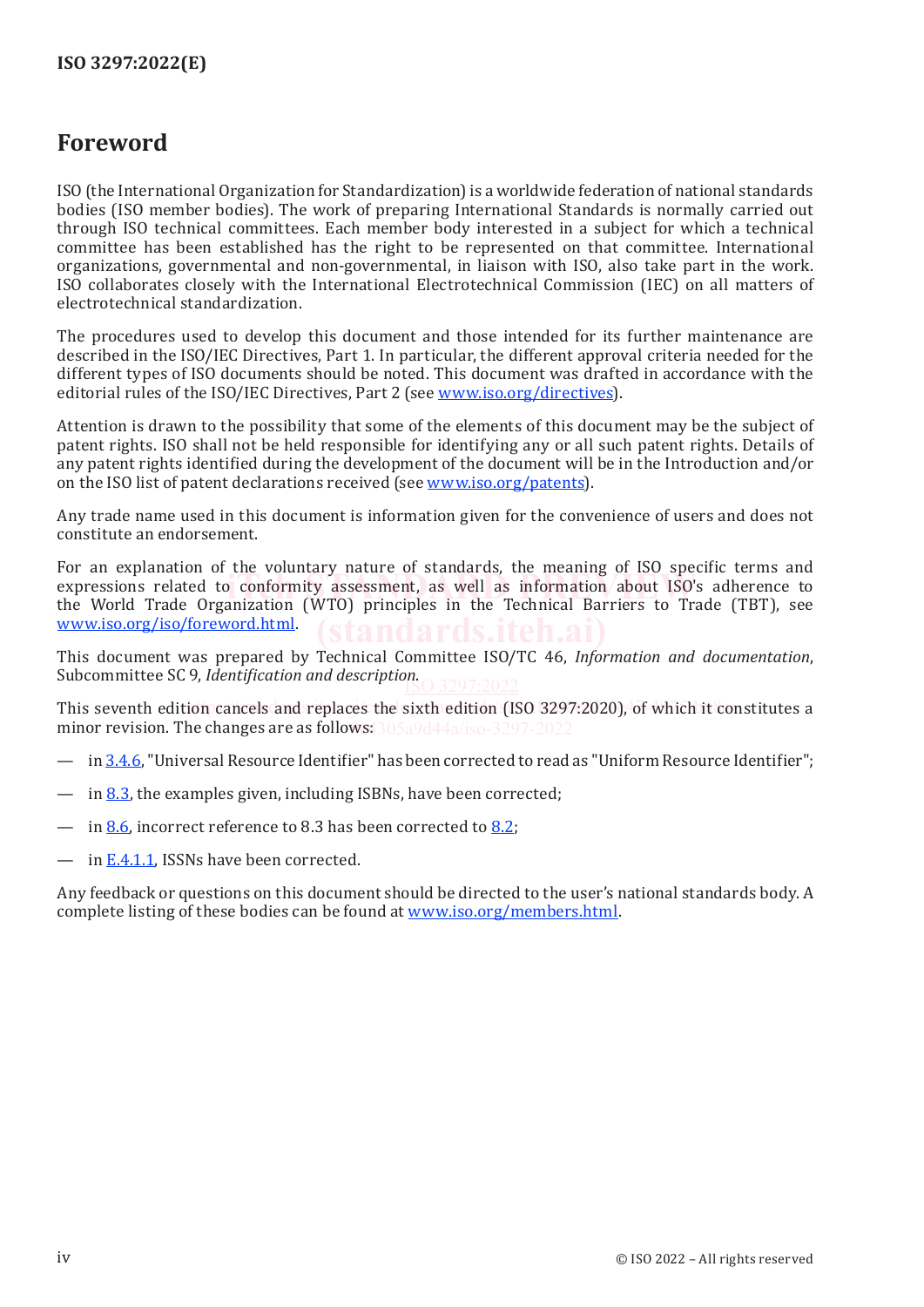# **Introduction**

The need for a brief, unique and unambiguous identification code for serials and other continuing resources is internationally recognized. The exchange of information among libraries, abstracting services and other content users, system suppliers, distributors and other intermediaries, and publishers and other content producers justifies the requirement for a standard code. Communication between the different organizations transcends national boundaries and therefore requires an international code which is numeric, since no single alphabet is used by the majority of producers and users of serials. In response to these requirements, the International Standard Serial Number (ISSN) has been established as the identification code for serials. The ISSN is an opaque identifier where no meaning is to be inferred from the code itself.

The International Serials Data System (ISDS) was established as an inter-governmental organization within the framework of the UNESCO/UNISIST program to be the designated authority for controlling the assignment of ISSN. In 1993, the ISDS became the ISSN network which is the inter-governmental organization comprising ISO 3297 Registration Authority and ISO 3297 Registration Agencies to which some Registration services have been delegated, including ISSN assignment.

The first three editions of this document pertained only to serials. However, in 2002 a new category of resources, "continuing resources", was defined by the library community to encompass new kinds of resources, such as updating databases. The scope of the fourth edition was broadened to cover serials and other continuing resources. The fifth edition removed any reference to the business model from the standard. This sixth edition responded to sector requests by establishing the ability to group and identify related continuing resources into new types of clusters. Furthermore, the sixth edition specified identify related continuing resources into new types of clusters. Furthermore, the sixth edition sp<br>richer metadata elements to allow the communication of additional characteristics of a resource.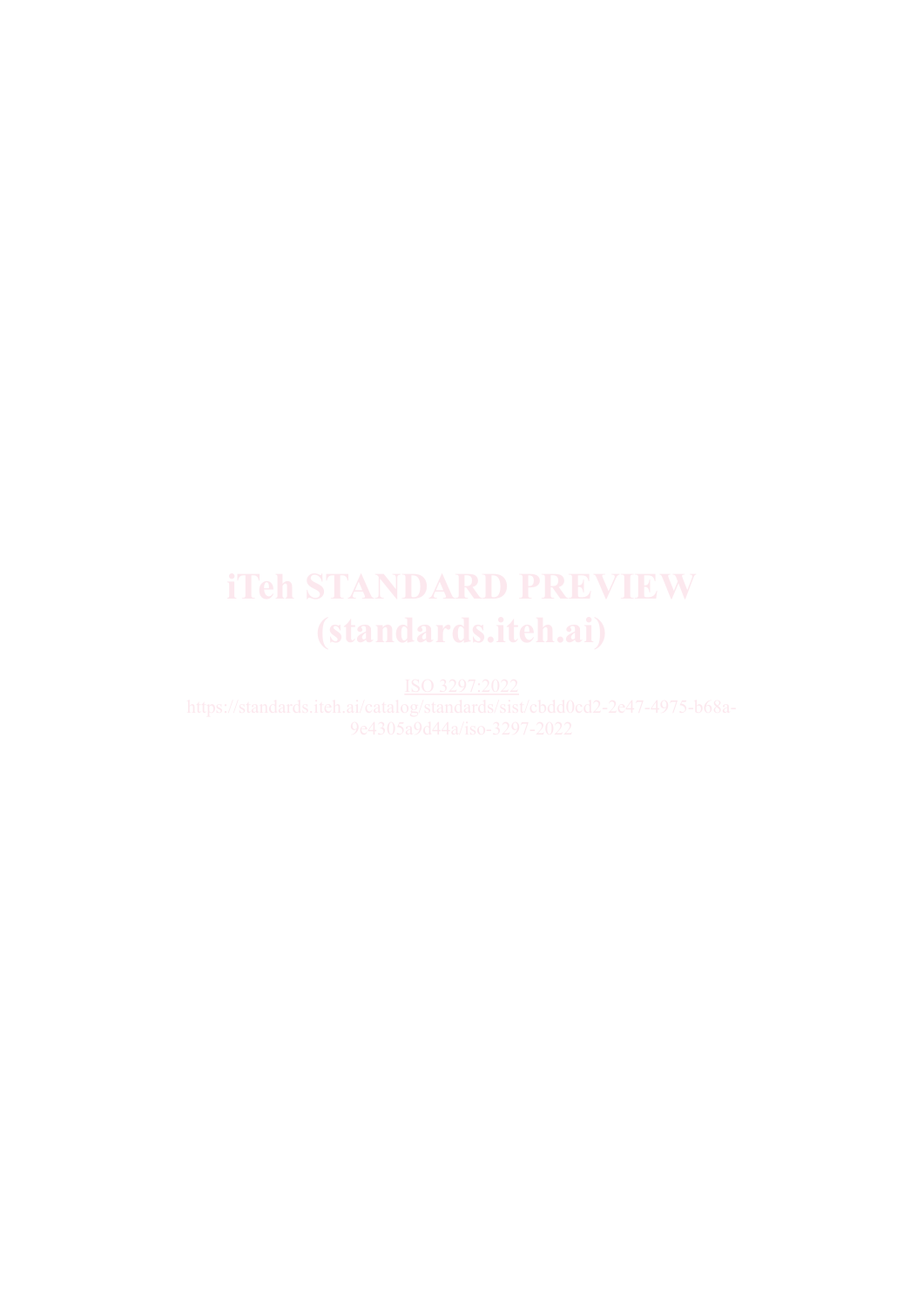# **Information and documentation — International standard serial number (ISSN)**

## **1 Scope**

This document defines and promotes the use of a standard code (ISSN) for the unique identification of serials and other continuing resources.

Each International Standard Serial Number (ISSN) is a unique identifier for a serial or other continuing resource in a defined medium whether print or electronic.

This document also allows for grouping related continuing resources into clusters identified by a separately-prefixed ISSN as defined in this document.

ISSNs are applicable to serials and to other continuing resources, whatever the business model or modes of distribution (e.g. free, open access, on subscription, etc.) and irrespective of whether the serial is currently in publication, has ceased publication, or publication is planned for the foreseeable future. Continuing resources include whatever the medium of production (print or electronic):

- serials, such as newspapers, periodicals, journals, magazines, blogs, conference proceedings, monographic series with no predetermined conclusion, annual or other periodic reports, and monographic series with no predetermined conclusion, annual or other periodic reports, and
- ongoing integrating resources that are updated, such as loose-leaf publications, updating websites, ongoing integrating resources that are updated, such as loose-le<br>institutional repositories, directories and databases.

Monographs, sound and video recordings, notated music publications, audiovisual works, textual works and musical works have their own standard identifiers and are not specifically mentioned in this document. Such items can carry an ISSN in addition to their appropriate identifiers when they are part of a continuing resource.

NOTE This document does not contain any operational guidance for its practical implementation.

### **2 Normative references**

There are no normative references in this document.

### **3 Terms and definitions**

For the purposes of this document, the following terms and definitions apply.

ISO and IEC maintain terminological databases for use in standardization at the following addresses:

- ISO Online browsing platform: available at <https://www.iso.org/obp>
- IEC Electropedia: available at [https://www](https://www.electropedia.org/).electropedia.org/

### **3.1 Metadata**

### **3.1.1**

### **abbreviated key title**

specific title established by the ISSN network by replacing each significant word of a key title with the corresponding abbreviation from the List of Title Word Abbreviations managed by the ISO 3297 Registration Authority for ISO 4

Note 1 to entry: See Reference [2] for the List of Title Word Abbreviations.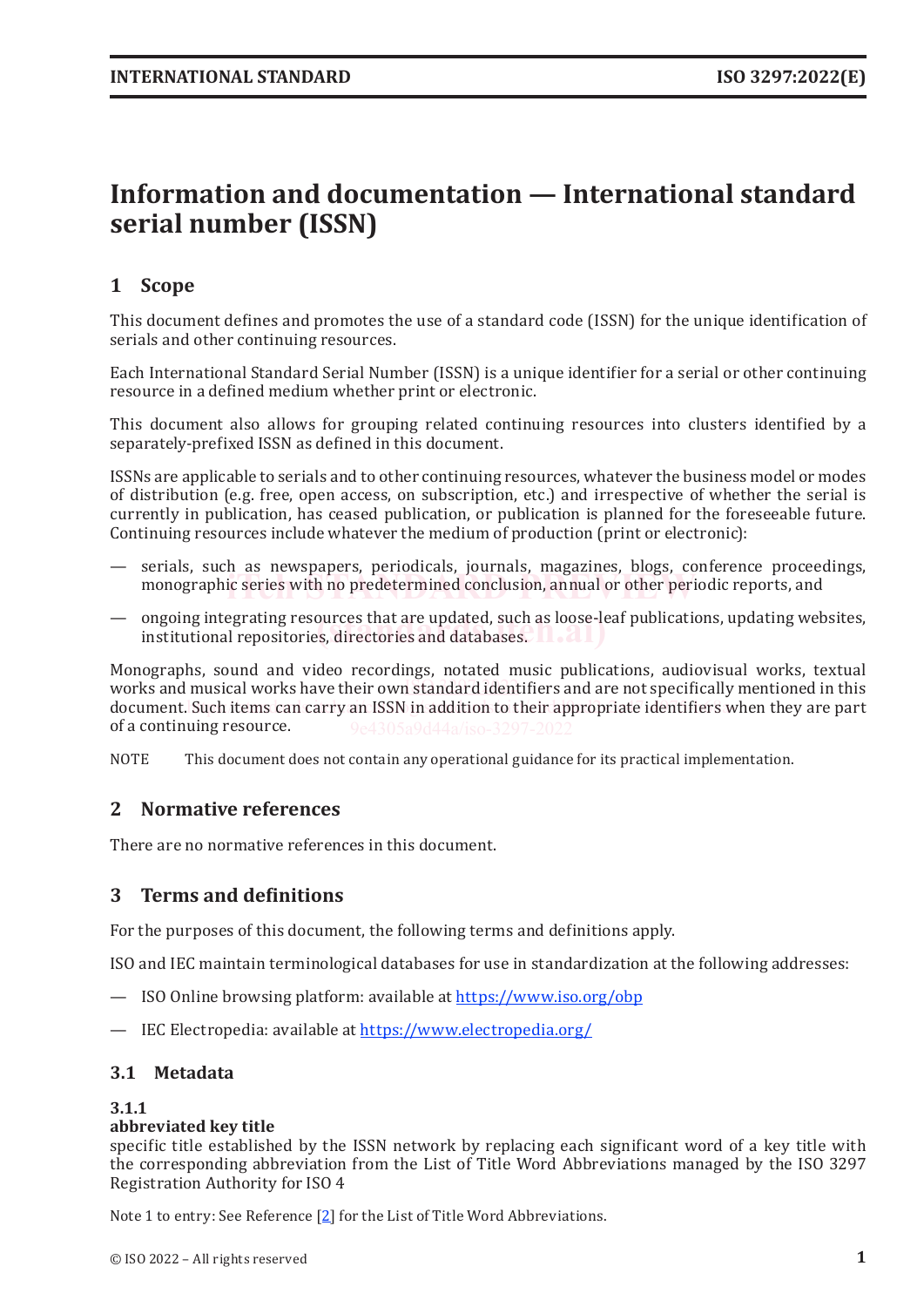Note 2 to entry: Abbreviations are based on ISO  $4^{[3]}$ .

### **3.1.2**

### **ISSN metadata**

descriptive data recorded as part of the ISSN assignment process that provides elements by which the continuing resource is identified and distinguished from other continuing resources

Note 1 to entry: It is updated by the ISSN network when needed.

### **3.1.3**

### **ISSN Register**

official registration database managed by the ISO 3297 Registration Authority containing all ISSN and associated metadata records for those ISSN that have been assigned to date

Note 1 to entry: The database is made available in the ISSN Portal.

### **3.1.4**

### **key title**

unique name established by the ISSN network for a continuing resource, and inseparably linked with its ISSN

Note 1 to entry: The key title can be the same as the title proper of the resource (refer to 3.1.5); or, in order to achieve uniqueness, it can be constructed by the addition of parenthetical identifying and/or qualifying elements to the title proper such as name of issuing body, place of publication, edition statement, etc.

### **3.1.5**

### **title proper**

chief name of a continuing resource as it appears on the title page or title page equivalent or other relevant part of the continuing resource **iTeh STANDARD PREVIEW (standards.iteh.ai)**

### **3.2 Stakeholders**

**3.2.1**

### **applicant**

organization or individual that has requested an ISSN to identify a continuing resource under the aegis of, and according to the rules specified by the Registration Authority

### **3.2.2**

### **Internet Assigned Numbers Authority**

### **IANA**

nonprofit private corporation that oversees global IP address allocation, autonomous system number allocation, root zone management in the Domain Name System (DNS), media types, and other Internet Protocol-related symbols and Internet numbers

### **3.2.3**

### **Internet Engineering Task Force**

### **IETF**

open standards organization which develops and promotes voluntary Internet standards, including the standards that comprise the Internet protocol suite (TCP/IP)

Note 1 to entry: The Internet Engineering Task Force (IETF) issues Requests for Comments (RFC) which are formal documents drafted by committees and subsequently reviewed by interested parties.

### **3.2.4**

### **ISSN network**

inter-governmental association comprising ISO 3297 Registration Authority and ISO 3297 Registration Agencies to which some registration services have been delegated, including ISSN assignment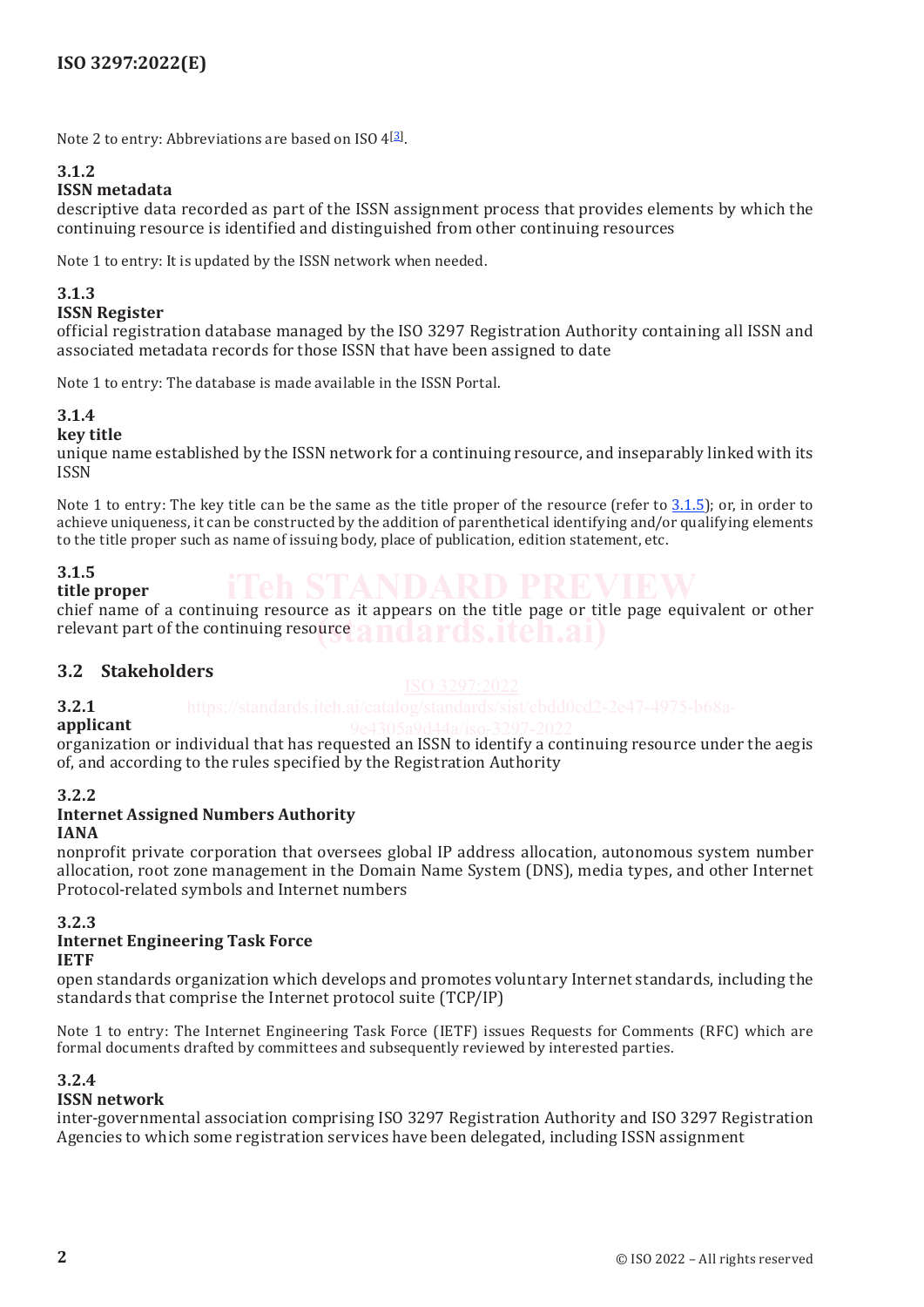### **3.2.5**

### **publisher**

organization or individual whose activity is to commission, create, collect, validate, host and distribute information in printed and/or in electronic form

[SOURCE: ISO 5127:2017, 3.2.3.15, modified — Notes to entry have been omitted.]

### **3.3 Resources identified**

### **3.3.1**

### **continuing resource**

publication, in any medium, that is issued over time with no predetermined conclusion and made available to the public

### [SOURCE: ISO 5127:2017, 3.4.1.05]

Note 1 to entry: Continuing resources include serials and ongoing integrating resources.

Note 2 to entry: An electronic continuing resource is either a resource available on a tangible medium (e.g. disc, flash drive) or a resource accessed by connection to a communication network and by means of hardware and software connections (e.g. online).

Note 3 to entry: Electronic continuing resources can originate in digital form or be retrospectively digitised.

### **3.3.2**

### **continuing resource edition**

**continuing resource edition**<br>distinct continuing resource issued simultaneously or not simultaneously with one or many editions of that resource, usually with the same title proper<br>Nets 4 to other Fesh edition is when del for a manifest and inner and all

Note 1 to entry: Each edition is intended for a specific audience or use; examples include language, geographic, frequency editions.

### **3.3.3**

**integrating resource**

publication, either finite or with no predetermined conclusion, that is added to or changed by updates that do not remain discrete and are integrated into the whole, and made available to the public in any medium version 9e4305a9d44a/iso-3297-2022

[SOURCE: ISO 5127:2017, 3.4.1.06, modified — The example has been omitted.]

Note 1 to entry: Only integrating resources with no predetermined conclusion (i.e. ongoing) are continuing resources eligible for ISSN assignment.

### **3.3.4**

### **journal**

periodical in any medium version devoted to disseminating original research and commentary on current developments in a specific discipline, sub-discipline, field of study or profession, published over a period of time, or article by article online

### **3.3.5**

### **medium version**

means used to convey the information or content

Note 1 to entry: The medium can be tangible (e.g. print, CD-ROM, DVD-ROM, tapes, flash drives) or intangible (e.g. websites, online databases, downloadable files).

### **3.3.6**

### **monographic series**

group of separate books related to one another by the fact that each book bears, in addition to its own title proper, a collective title applying to the group as a whole

Note 1 to entry: The individual book may or may not be numbered in the series.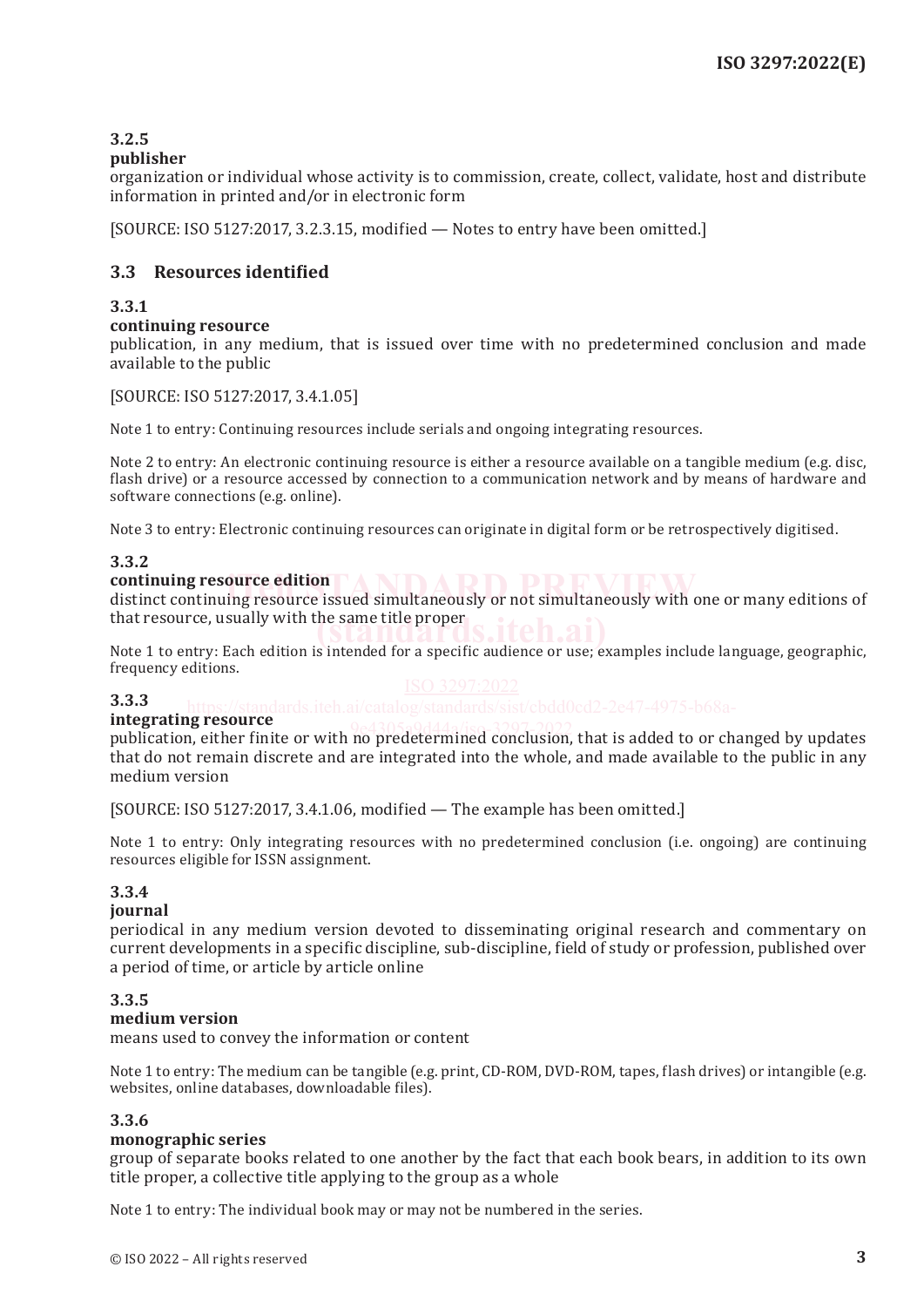Note 2 to entry: Monographic series are not to be confused with multipart monographs which are complete in two or more volumes or series intended to be completed within a finite number of parts/volumes and therefore not eligible for an ISSN.

[SOURCE: ISO 5127:2017, 3.4.1.27.02]

### **3.3.7**

### **periodical**

serial generally characterized by variety of contents and contributors, both within one issue of the publication and from one issue to another

Note 1 to entry: Each issue is usually composed of more than one intellectual contribution (article, essay, review, note, etc.).

Note 2 to entry: A periodical has no predetermined conclusion.

[SOURCE: ISO 5127:2017, 3.4.1.28.02]

### **3.3.8**

### **serial**

publication in any medium version, issued in successive parts, usually having numerical or chronological designations, and intended to be continued indefinitely, whatever its frequency of publication

Note 1 to entry: Publications of limited duration (e.g. newsletter for a one-time event) that have some characteristics of serials such as successive issues and/or numbering can be considered as serials.

[SOURCE: ISO 5127:2017, 3.4.1.28.01]

# **3.4 Identifiers and locators**

### **3.4.1**

**cluster ISSN**

ISO 3297:2022

ISSN assigned to group continuing resources related to each other https://standards.iteh.ai/catalog/standards/sist/cbdd0cd2-2e47-4975-b68a-

EXAMPLE Titles available in print and electronic medium versions, titles available in several language editions.

### **3.4.2 Global Trade Item Number**

### **GTIN**

unique number from a standard code used internationally to identify products and packaging units

[SOURCE: ISO 5127:2017, 3.2.5.12 — Notes to entry have been omitted.]

### **3.4.3**

### **ISSN**

### **International Standard Serial Number**

standard code assigned by the ISSN network for the unique identification of serials and other continuing resources in a defined medium version

Note 1 to entry: The term ISSNs can be used to refer to more than one ISSN.

[SOURCE: ISO 5127:2017, 3.2.5.03, modified — Notes to entry have been edited.]

# **3.4.4**

## **ISSN-L**

### **Linking ISSN**

cluster ISSN designated by the ISO 3297 Registration Authority to enable collocation or linking among the different medium versions of a continuing resource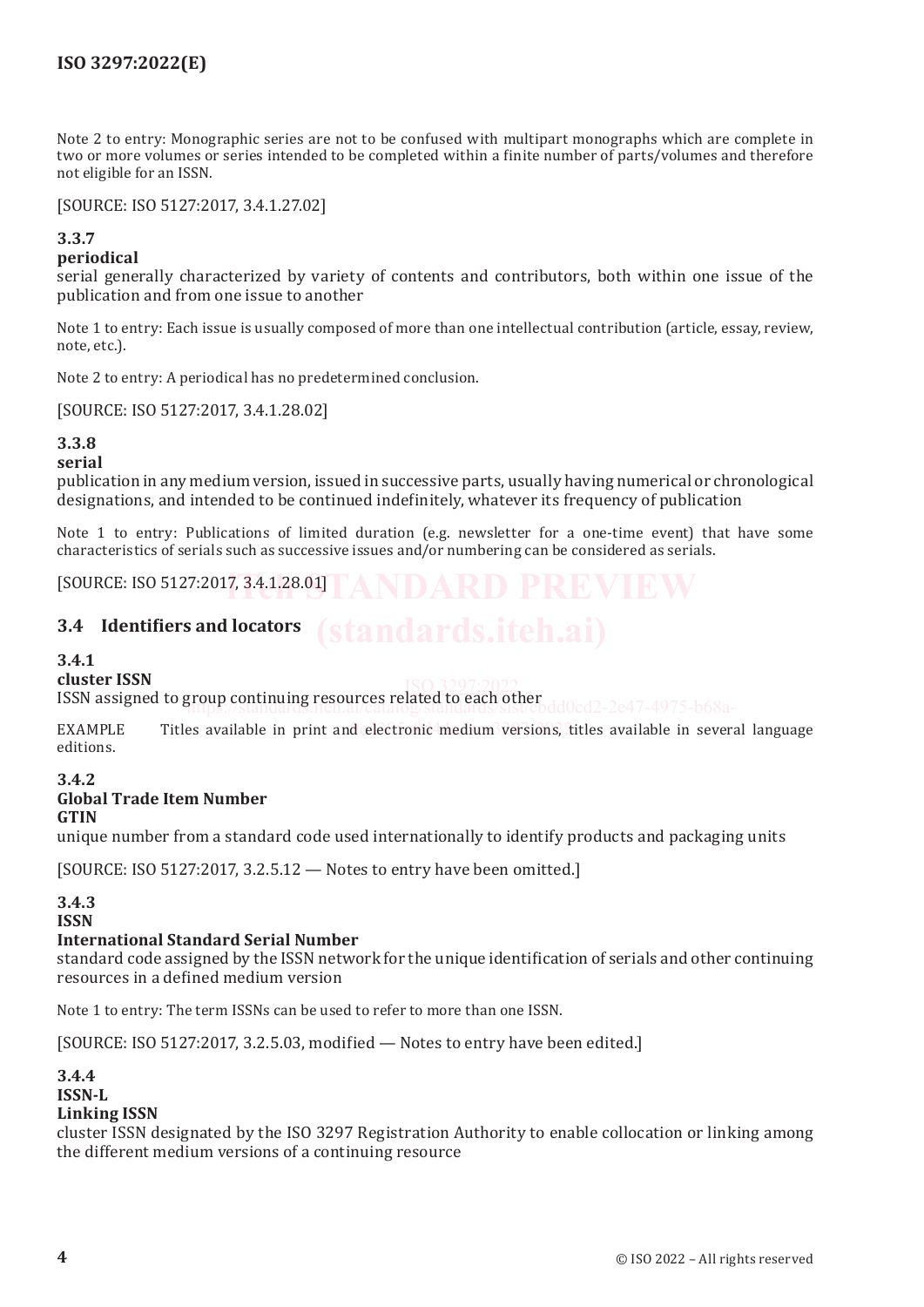### **3.4.5 PID Persistent Identifier**

unique identifier that ensures permanent access for a digital object by providing access to it independently of its physical location or current ownership

[SOURCE: ISO 5127:2017, 3.2.5.25]

### **3.4.6 URI Uniform Resource Identifier**

compact sequence of characters that identifies an abstract or physical resource

[SOURCE: ISO 5127:2017, 3.1.9.20]

### **3.4.7 URN**

### **Uniform Resource Name**

persistent, location-independent, resource identifier used for recognition of, and access to, characteristics of the resource or the resource itself

[SOURCE: ISO 5127:2017, 3.1.9.22]

### **4 Construction of ISSN and cluster ISSN**

The characters that comprise an ISSN, whatever the prefix, are defined as code points from ISO/IEC 10646.

NOTE The code points referenced above can be represented without ambiguity in all commonly used **(standards.iteh.ai)** character sets.

ISO 3297:2022

An ISSN shall consist of eight characters as follows:

| $r_{\rm{har}}$<br>$\sim$ $\sim$<br>acter<br>una. |  |  |  |  |
|--------------------------------------------------|--|--|--|--|

where:

— N is a digit from the code points in the range U+0030 to U+0039 (the Arabic numerals 0 to 9), and

— C is a check digit being either a digit from the code points in the range U+0030 to U+0039 or the Latin capital letter X (code point U+0058).

The check digit shall be calculated from the other seven digits on a modulus 11 basis with weights 8 to 2, using X in lieu of 10 where 10 occurs as a check digit, as calculated in Annex A.

EXAMPLE

22656405

14549042

Since ISSNs are likely to be used in the same context as codes designed for other purposes, when an ISSN is presented for human perception, it should, to avoid confusion, be preceded by the prefix including ISSN (U+0049, U+0053, U+0053, U+004E) and a space (U+0020) and divided into two groups of four characters, separated by a hyphen (U+002D).

EXAMPLE

ISSN 1792‑4219

ISSN 2336‑1956